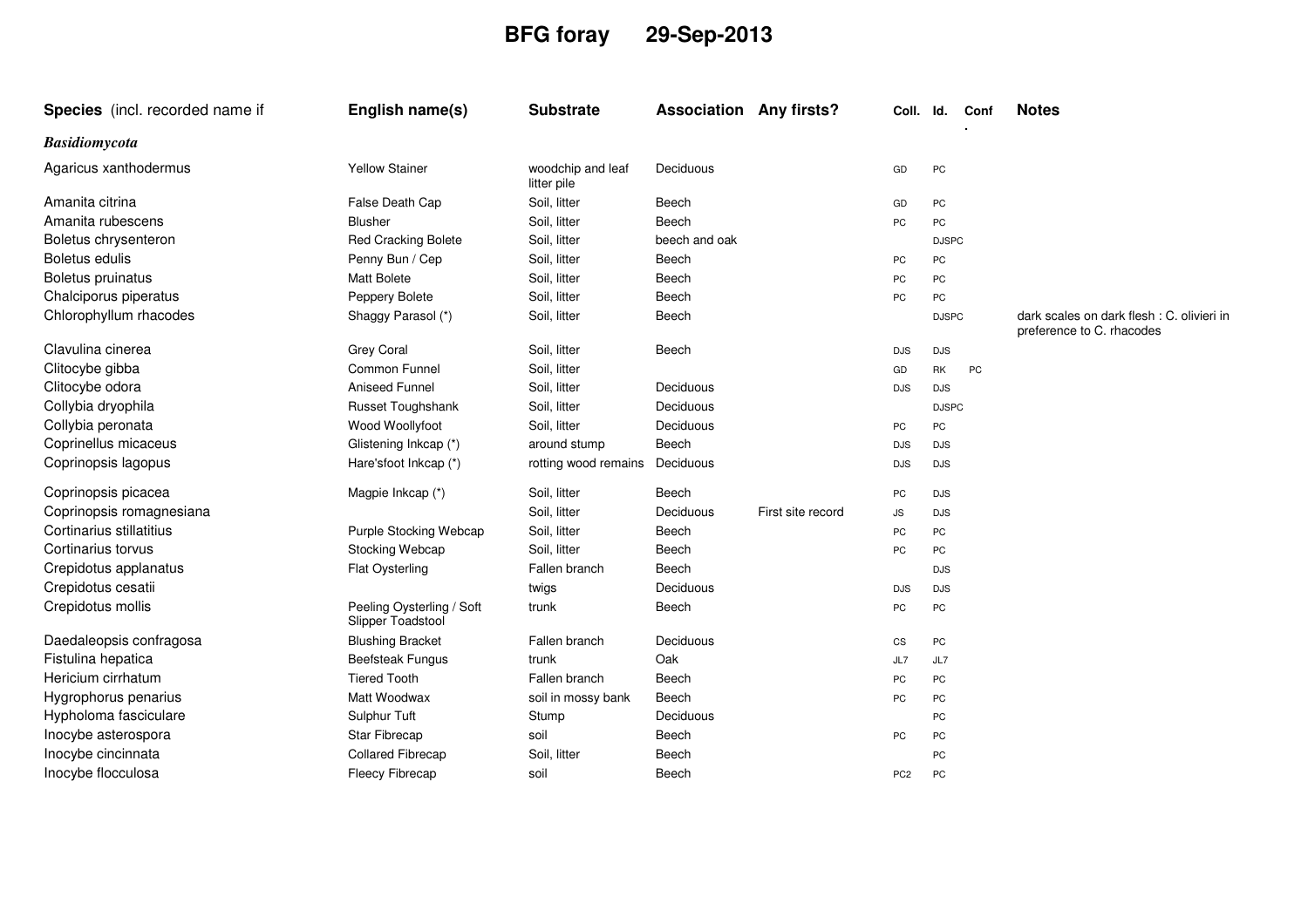| Inocybe geophylla            | White Fibrecap                        | soil            | Beech        |                   | PC <sub>2</sub> | <b>PC</b>    |            |                                                           |
|------------------------------|---------------------------------------|-----------------|--------------|-------------------|-----------------|--------------|------------|-----------------------------------------------------------|
| Inocybe hirtella             |                                       | soil            | Beech        |                   | CS              | PC           |            | as I. hirtellas I. var. hirtella ie with 4-sp.<br>basidia |
| Inocybe rimosa               | Split Fibrecap                        | Soil. litter    | Beech        |                   | JS              | PC           |            |                                                           |
| Inocybe sindonia             |                                       | Soil, litter    | Beech        |                   | JS              | PC           |            |                                                           |
| Laccaria amethystina         | Amethyst Deceiver                     | Soil, litter    | Deciduous    |                   |                 | PC           |            |                                                           |
| Laccaria laccata             | Deceiver                              | Soil, litter    | Beech        |                   |                 | PC           |            |                                                           |
| Lactarius blennius           | Beech Milkcap / Slimy Milkcap         | Soil, litter    | Beech        |                   | GD              | <b>DJS</b>   |            |                                                           |
| Lactarius fluens             |                                       | Soil, litter    | Beech        |                   | PC <sub>2</sub> | PC           |            |                                                           |
| Lactarius quietus            | Oakbug Milkcap                        | Soil, litter    | Oak          |                   | PC <sub>2</sub> | PC           |            |                                                           |
| Lactarius subdulcis          | Mild Milkcap                          | Soil, litter    | Deciduous    |                   | CS              | PC           | <b>DJS</b> |                                                           |
| Lactarius tabidus            | <b>Birch Milkcap</b>                  | Soil, litter    | Beech        |                   |                 | PC           |            |                                                           |
| Lycoperdon perlatum          | <b>Common Puffball</b>                | Soil, litter    | Deciduous    |                   |                 | PC           |            |                                                           |
| Lyophyllum decastes          | <b>Clustered Domecap</b>              | Soil, litter    | Oak          |                   | PC <sub>2</sub> | <b>DJS</b>   |            |                                                           |
| Marasmius rotula             | <b>Collared Parachute</b>             | twigs           | Deciduous    |                   | PC              | PC           |            |                                                           |
| Melanoleuca polioleuca       | Common Cavalier                       | soil            |              |                   | PC              | PC           |            |                                                           |
| Melanophyllum haematospermum | <b>Redspored Dapperling</b>           | woodchip pile   | Deciduous    |                   | PC <sub>2</sub> | PC           |            |                                                           |
| Mycena abramsii              |                                       | woody litter    | Beech        | First site record | PC              | PC           |            |                                                           |
| Mycena crocata               | Saffrondrop Bonnet                    | Fallen branch   | Beech        |                   | JS              | <b>DJSPC</b> |            |                                                           |
| Mycena inclinata             | <b>Clustered Bonnet</b>               | Stump           | Oak          |                   | <b>DJS</b>      | <b>DJS</b>   |            |                                                           |
| Mycena pelianthina           | <b>Blackedge Bonnet</b>               | Litter          | Beech        |                   | PC              | <b>PC</b>    |            |                                                           |
| Mycena polygramma            | <b>Grooved Bonnet</b>                 | Fallen branch   | Beech        |                   |                 | <b>DJS</b>   |            |                                                           |
| Mycena rosea                 | Rosy Bonnet                           | Soil, litter    | Beech        |                   |                 | PC           |            |                                                           |
| Oudemansiella mucida         | Porcelain Fungus                      | fallen branches | Beech        |                   | JL7             | PC           |            |                                                           |
| Panellus stipticus           | <b>Bitter Oysterling</b>              | sawn trunk end  | Beech        |                   | PC              | PC           |            |                                                           |
| Parasola leiocephala         |                                       | Soil, litter    | Deciduous    |                   | <b>DJS</b>      | <b>DJS</b>   |            |                                                           |
| Piptoporus betulinus         | Birch Polypore / Razorstrop<br>Fungus | on trunk        | <b>Birch</b> |                   | CS              | CS           | <b>DJS</b> |                                                           |
| Pleurotus ostreatus          | Oyster Mushroom                       | Fallen trunk    | Beech        |                   | PC              | PC           |            |                                                           |
| Pluteus cervinus             | Deer Shield                           | Fallen branch   | Beech        |                   | PC              | PC           |            |                                                           |
| Pluteus chrysophaeus         | <b>Yellow Shield</b>                  | Fallen branch   | Beech        |                   | JS              | <b>DJS</b>   |            |                                                           |
| Pluteus nanus                | <b>Dwarf Shield</b>                   | Fallen branch   | Beech        |                   | PC              | PC           |            |                                                           |
| Pluteus phlebophorus         | <b>Wrinkled Shield</b>                | Fallen branch   | Beech        |                   | PC              | PC           |            |                                                           |
| Pluteus plautus              | Satin Shield                          | Fallen branch   | Beech        |                   | PC              | <b>DJS</b>   |            |                                                           |
| Polyporus leptocephalus      | <b>Blackfoot Polypore</b>             | Fallen trunk    | Beech        |                   | PC              | PC           |            |                                                           |
| Postia subcaesia             | <b>Blueing Bracket</b>                | Fallen branch   | Beech        |                   | PC              | PC           |            |                                                           |
| Psathyrella piluliformis     | Common Stump Brittlestem              | Fallen branch   | Beech        |                   | PC              | <b>DJSPC</b> |            |                                                           |
|                              |                                       |                 |              |                   |                 |              |            |                                                           |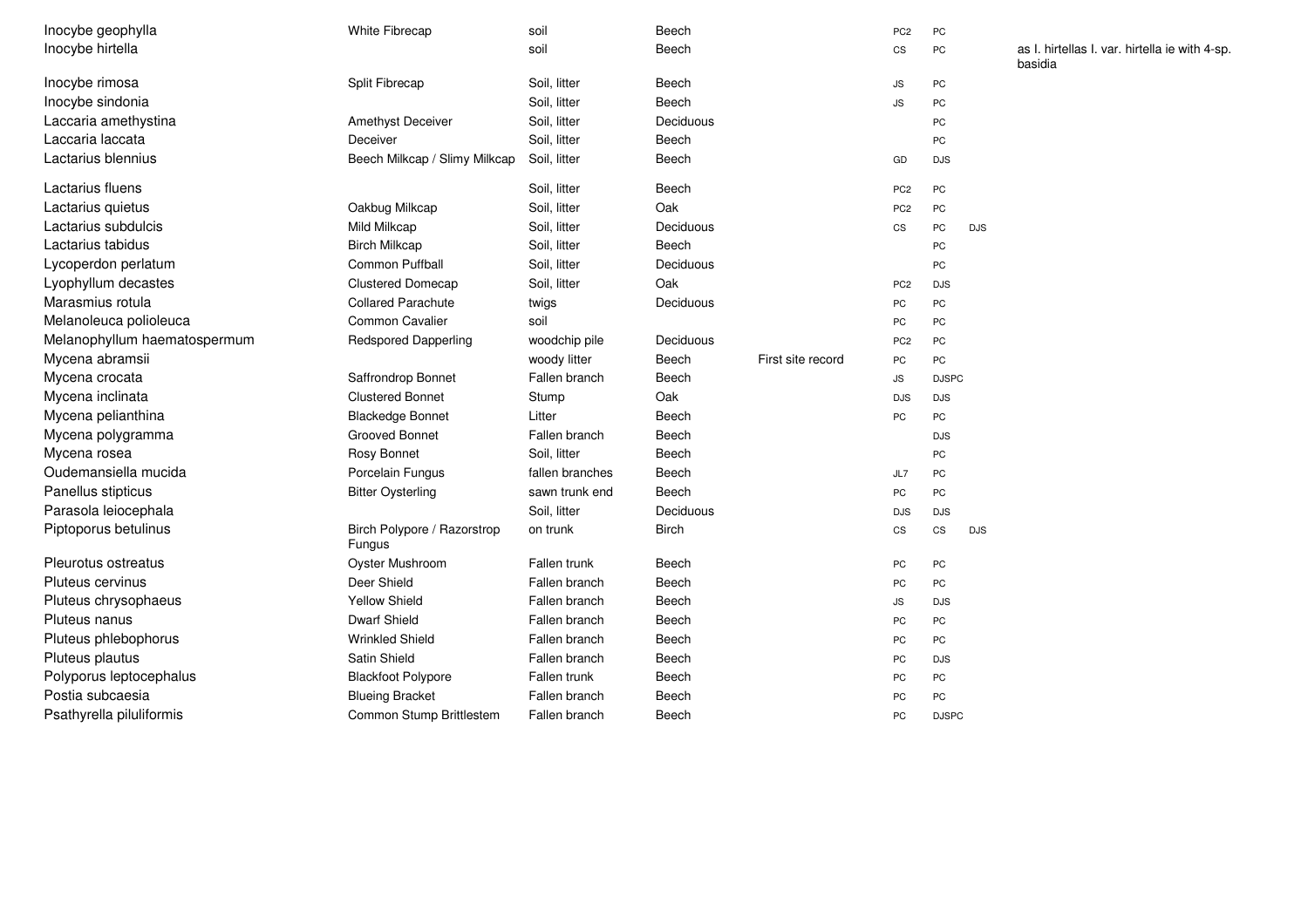| Psathyrella vinosofulva                                                |                                                     | woodchip and conpost<br>pile |           | First site record | PC                     | PC           |            |                |
|------------------------------------------------------------------------|-----------------------------------------------------|------------------------------|-----------|-------------------|------------------------|--------------|------------|----------------|
| recorded as Psathyrella prona var. utriformis<br>Cantharellus cinereus |                                                     | Soil, litter                 | Beech     |                   | JL7                    | <b>DJSPC</b> |            |                |
| recorded as Pseudocraterellus cinereus                                 |                                                     |                              |           |                   |                        |              |            |                |
| Ramaria stricta                                                        | <b>Upright Coral</b>                                | Soil. litter                 | Deciduous |                   | $\mathbb{C}\mathbb{S}$ | PC           |            |                |
| Rickenella fibula                                                      | Orange Mosscap                                      | Mossy ground                 |           |                   | PC                     | PC           |            |                |
| Russula atropurpurea                                                   | Purple Brittlegill / Blackish-<br>purple Russula    | Soil, litter                 | Beech     |                   | PC                     | PC           |            |                |
| Russula lutea                                                          |                                                     | Soil. litter                 | Beech     |                   | CS                     | PC           |            |                |
| Russula nigricans                                                      | <b>Blackening Brittlegill</b>                       | Soil, litter                 | Beech     |                   | GD                     | PC           |            |                |
| Russula nobilis                                                        | Beechwood Sickener (*)                              | soil                         | Beech     |                   | PC                     | PC           |            |                |
| Russula ochroleuca                                                     | Ochre Brittlegill / Common<br><b>Yellow Russula</b> | Soil, litter                 | Beech     |                   | CS                     | PC           |            |                |
| Russula puellaris                                                      | Yellowing Brittlegill                               | Soil, litter                 | Beech     | First site record |                        | PC           |            |                |
| Russula risigallina                                                    | Golden Brittlegill                                  | Soil. litter                 | Beech     |                   | PC <sub>2</sub>        | PC           |            |                |
| Russula rosea curr. sense                                              | Rosy Brittlegill                                    | Soil, litter                 | Beech     |                   | JL7                    | ${\sf PC}$   |            | as R. lepida   |
| Russula velenovskyi                                                    | <b>Coral Brittlegill</b>                            | Soil, litter                 | Beech     |                   | CS                     | PC           |            |                |
| Schizopora paradoxa                                                    | <b>Split Porecrust</b>                              | stick                        | Deciduous |                   | CS                     | PC           |            |                |
| Scleroderma citrinum                                                   | <b>Common Earthball</b>                             | Soil, litter                 | Beech     |                   | JS                     | PC           |            |                |
| Scleroderma verrucosum                                                 | Scaly Earthball                                     | Soil, litter                 | Beech     |                   | PC                     | PC           |            |                |
| Simocybe sumptuosa                                                     |                                                     | Fallen branch                | Beech     |                   | PC                     | <b>DJSPC</b> |            |                |
| Stereum hirsutum                                                       | Hairy Curtain Crust                                 | Fallen branch                | Beech     |                   | RK                     | RK           | PC         |                |
| Stropharia inuncta                                                     | Smoky Roundhead                                     | Grassy path edge             | gd        | First site record | GD                     | PC           | <b>DJS</b> |                |
| Trametes gibbosa                                                       | Lumpy Bracket                                       | Fallen branch                | Beech     |                   | GD                     | PC           |            |                |
| Trametes versicolor                                                    | Turkeytail                                          | Fallen trunk                 | Beech     |                   | PC                     | PC           |            |                |
| Tricholoma sciodes                                                     |                                                     | Soil, litter                 | Beech     | First site record | <b>CS</b>              | <b>CS</b>    | <b>DJS</b> |                |
| Tricholoma sulphureum                                                  | Sulphur Knight                                      | Soil, litter                 | Beech     |                   | PC <sub>2</sub>        | PC           |            |                |
| Tubaria conspersa                                                      | <b>Felted Twiglet</b>                               | Soil, litter                 | Deciduous |                   |                        | <b>DJSPC</b> |            |                |
| Ascomycota                                                             |                                                     |                              |           |                   |                        |              |            |                |
| Ascocoryne sarcoides                                                   | Purple Jellydisc                                    | Fallen branch                | Beech     |                   | <b>DJS</b>             | <b>DJS</b>   |            |                |
| Biscogniauxia nummularia                                               | <b>Beech Tarcrust</b>                               | Fallen branch                | Beech     |                   | PC                     | PC           |            |                |
| Bisporella sulfurina                                                   |                                                     | damp bare wood               | Deciduous | First site record | <b>JS</b>              | PC           |            |                |
| Chlorociboria aeruginascens                                            | Green Elfcup / Green Woodcup bare wood              |                              | Deciduous |                   | JL7                    | PC           |            | no fruitbodies |
| Hypoxylon fragiforme                                                   | <b>Beech Woodwart</b>                               | Fallen trunk                 | Beech     |                   | JL7                    | JL7          | PC         |                |
| Lasiosphaeria ovina                                                    |                                                     | damp bare wood               | Deciduous |                   | ${\sf JS}$             | PC           |            |                |
| Leotia lubrica                                                         | Jellybaby                                           | Soil, litter                 | Beech     |                   | PC <sub>2</sub>        | PC           |            |                |
| Neobulgaria pura                                                       | Beech Jellydisc                                     | Fallen branch                | Beech     |                   | JS                     | PC           |            |                |
| Otidea alutacea                                                        | Tan Ear                                             | soil                         |           |                   | PC                     | PC           |            |                |